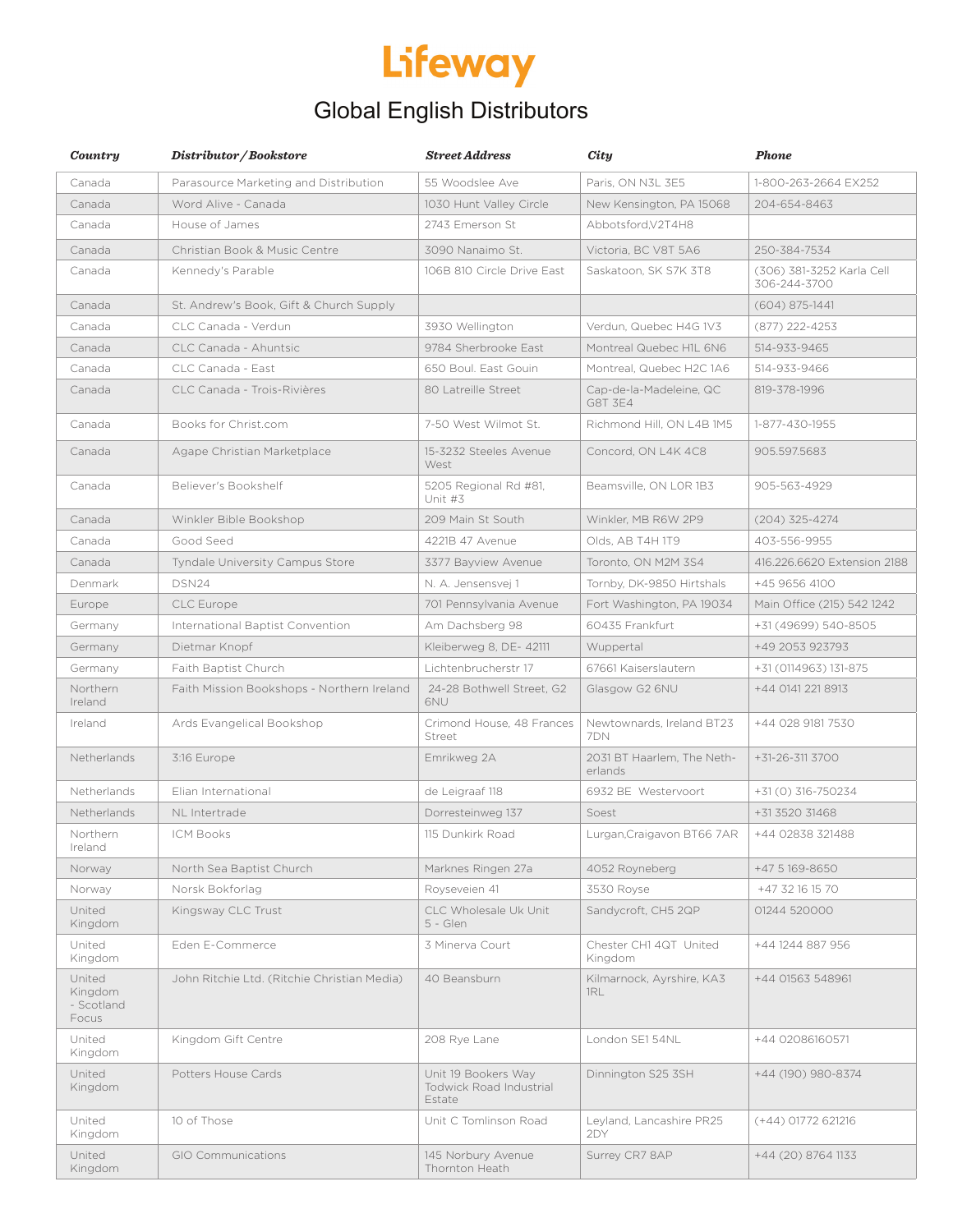

### Global English Distibutors for .com

| Country                 | Distributor/Bookstore               | <b>Street Address</b>                                                                                                                                                                   | City                   | Phone                               |
|-------------------------|-------------------------------------|-----------------------------------------------------------------------------------------------------------------------------------------------------------------------------------------|------------------------|-------------------------------------|
| United<br>Kingdom       | Harvest Fields Distribution         | 19 Ledbury Gardens,<br>Cusworth                                                                                                                                                         | Doncaster DN5 8LS      | +44 1302 784296                     |
| United<br>Kingdom       | I Am Bookshop                       | 185 Old Kent Road                                                                                                                                                                       | London SE1 5NA         | +44 02072 319420                    |
| United<br>Kingdom       | Misi Owete                          | 72 Kentlea Road                                                                                                                                                                         | London SE28 OJY        | +44 07886124580                     |
| United<br>Kingdom       | Deminik Patego                      | THE BASE, DARTFORD<br><b>BUSINESS PARK,</b><br>VICTORIA ROAD                                                                                                                            | DARTFORD. KENT DA1 5FS | +44 07903184686                     |
| Spain                   | Adriana Palma Gómez - ECommerce     | Calle 6 # 1-75 este Torre 3<br>Apto 601                                                                                                                                                 | Madrid, Cundinamarca   | +57 3115808318                      |
| United Arab<br>Emirates | Bible Society in the Gulf           | % The Evangelical Church<br>in the UAE, PO Box 8684                                                                                                                                     | Dubai, UAE             |                                     |
| Ghana                   | <b>Beulah Christian Resources</b>   | " B 924-10 AMADA<br>STREET, NORTH<br>KANESHIE<br>ACCRA - GHANA"                                                                                                                         | Accra                  | 233-544-710-523 234-549-<br>584-449 |
| Ghana                   | Quanim Company Ltd.                 | "6 SALAAI STREET<br>NORTH KANASHIE<br><b>ACCRA GHANA"</b>                                                                                                                               | Accra                  | 233 244 944 222                     |
| Kenya                   | Christian Student Leadership Centre | "For samples or direct<br>deliveries):<br>CHRISTIAN STUDENT<br>LEADERSHIP CENTRE.<br><b>UFUNGAMANO HOUSE</b><br>STATE HSE/MAMLAKA<br>ROAD // P.O. BOX 48802-<br>00100<br>NAIROBI, KENYA |                        | 254720931993.<br>254725484032       |
| Nigeria                 | JetMove Enterprises                 | 92 Ojuelegba Rd Surulere,<br>PO Box 8762, Ikeja                                                                                                                                         | Lagos                  | 2.34804E+12                         |
| Nigeria                 | Dominion Bookstore                  | Km10 Idiroko Rd, Ota Ogun<br>State, PMB 21688                                                                                                                                           | Ikeja                  |                                     |
| Nigeria                 | Ipfy Music Connection               | 5 Owodunni St, off Amore<br>St/off Toyin St., Off Allen<br>Ave/behind Oshopey Plz                                                                                                       | Lagos                  | 234 8033056093                      |
| Nigeria                 | Laterna Books                       | Po Box 55153                                                                                                                                                                            | Lagos                  |                                     |
| Nigeria                 | Ebenezer                            | 28 Dennis Osadebay Way,<br>Delta State                                                                                                                                                  | Asba                   |                                     |
| Nigeria                 | Elanton                             | Samtam house. Beside<br>Zenith Bank, Okpanam<br>Road                                                                                                                                    | Asba Delta State       |                                     |
| Nigeria                 | Euphilic Ventures                   | 7, Zainab Street Medina<br>Estate                                                                                                                                                       | Lagos                  |                                     |
| Nigeria                 | Odum Jesus Saves Bookstores Ltd     | Po Box 2348 Surulere                                                                                                                                                                    | Lagos                  |                                     |
| Nigeria                 | Primetrics Technologies             | 3rd Floor, NIS Building,<br>Assbifi Way, Central<br>Business District, Alausa                                                                                                           | <b>IKEJA LAGOS</b>     | 410-832-7502                        |
| Nigeria                 | Alpha Christian Center              | 19A Maitama Sule St off<br>Awolowo Rd, SW Ikoyi                                                                                                                                         | Lagos                  |                                     |
| Nigeria                 | <b>Bible House</b>                  | 87 Okumagba Ave                                                                                                                                                                         | Warri Delta State      |                                     |
| Nigeria                 | Divine Christ Bookstore             | 2 Okumagba Ave                                                                                                                                                                          | Warri Delta State      |                                     |
| Nigeria                 | Glorious Books & Bibles             | 7, Faramobi Ajike St,<br>Anthony Village                                                                                                                                                | Lagos                  |                                     |
| Nigeria                 | Good Day Books                      | Noble Complex Area 10                                                                                                                                                                   | Abuja                  |                                     |
| Nigeria                 | Lifespring Books Develop Ltd        | "(For samples<br>or direct deliveries)<br>#6 OYEWUWO STREET,<br><b>IDIARABA SURULERE</b><br>LAGOS<br>NIGERIA."                                                                          | SURULERE LAGOS         | 234 805 533 1365                    |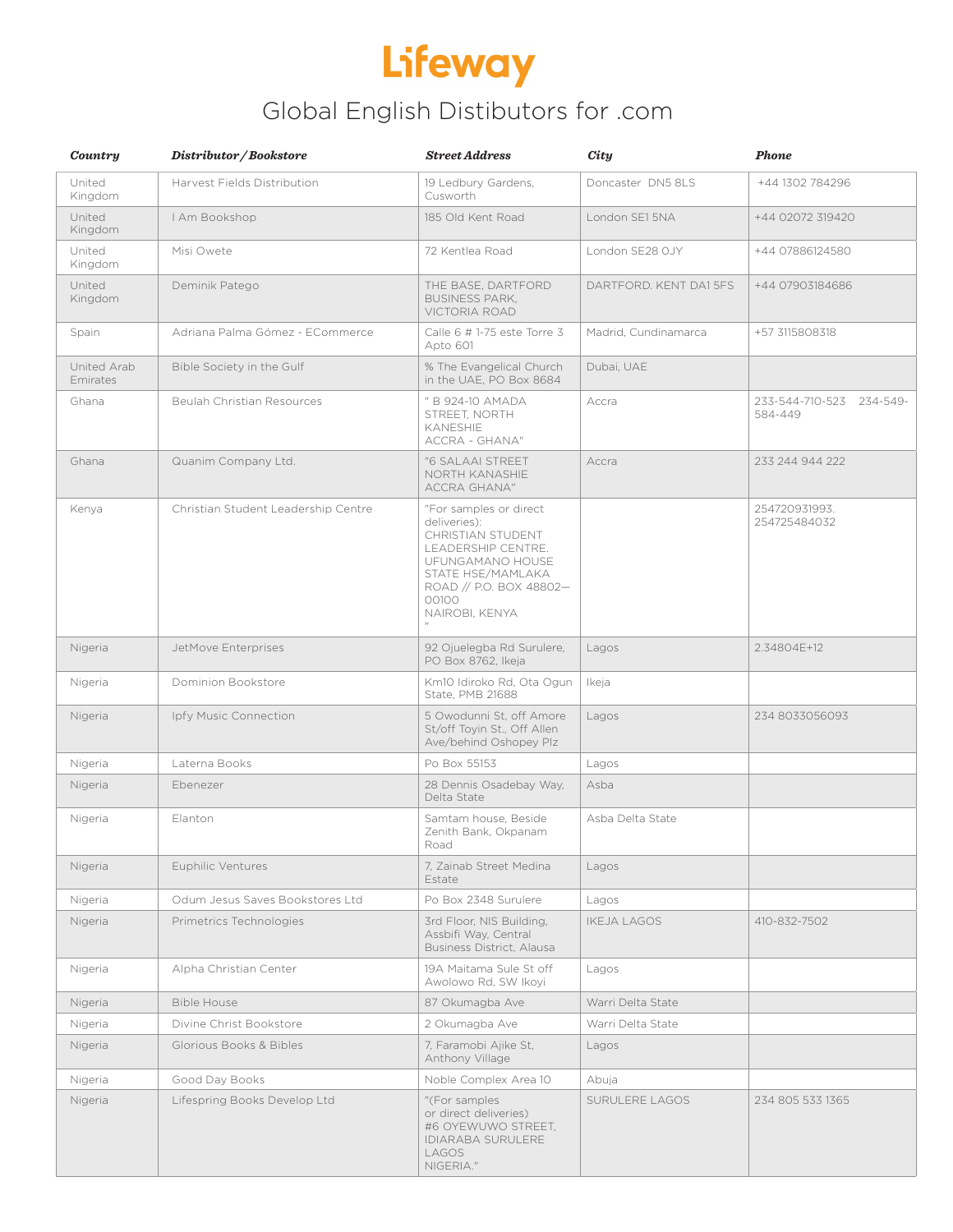## Lifeway

### Global English Distibutors for .com

| Country       | Distributor/Bookstore                                                    | <b>Street Address</b>                                                                                                                                   | City                                   | <b>Phone</b>           |
|---------------|--------------------------------------------------------------------------|---------------------------------------------------------------------------------------------------------------------------------------------------------|----------------------------------------|------------------------|
| Nigeria       | Peculiar Peoples Ventures                                                | ASG Shopping Complex<br>NO. 83, Adetokunbo<br>Ademola Cres Wuse NO 2                                                                                    | Abuja                                  |                        |
| Nigeria       | Supernatural Dimensions Ltd                                              | Block 58B, Plot 13A,<br>Omorinre Johnson Street                                                                                                         | Lekki Phase 1, Lagos                   |                        |
| Nigeria       | Bible Wonderland                                                         | Plot 33 Funsho Williams<br>Avenue by National<br>Stadium, Alaka Estate                                                                                  | ALAKA SURULERE LAGOS                   | 234-808-275-2098       |
| Nigeria       | I Am Bookshop                                                            | 19 Hakeem Dosunmu Street                                                                                                                                | OKOTA LAGOS                            |                        |
| Nigeria       | Lokay Books                                                              | Suites A 12 & 13 (Ground<br>Floor) Rochas Plaza by<br>Tantalizers Wuse Zone 3,<br>PO BOX 8737                                                           | <b>WUSE ABUJA</b>                      |                        |
| Nigeria       | Wisdom Christian Bookmart                                                | 32/34 Opebi Rd                                                                                                                                          | <b>IKEJA-LAGOS</b>                     |                        |
| Nigeria       | Con Dios Nigeria Ltd                                                     | 141 Onne Road Gra Phase<br>11, Portharcourt Po Box 164                                                                                                  | PORT HARCOURT                          |                        |
| Kenya         | Adventist University of Africa                                           | "Adventist University of<br>Africa<br>P.O. Private Bag Mbagathi<br>00503 Nairobi - Kenya<br>Advent Hill<br>Magadi Rd. Ongata Rongai"                    |                                        |                        |
| Cote D'Ivoire | Teasefo SARL                                                             | Abidjan, Côte d'Ivoire                                                                                                                                  | Abidjan                                | 22555848676 (Whatsapp) |
| Uganda        | Aristoc Booklex Limited                                                  |                                                                                                                                                         |                                        |                        |
| Ghana         | Manna Communion                                                          | F13 18th Lane Osu-PO Box<br>CT 1268                                                                                                                     |                                        |                        |
| South Africa  | Struik Christian Media                                                   | "Purchase Orders / Stock -<br>Ship To Address:<br>Christian Art Distributors<br>(Pty) Ltd<br>20 Smuts Ave<br>Vereeniging, Gauteng 1930<br>South Africa" |                                        |                        |
| South Africa  | Christian Art Distribution                                               | 20 Smuts Avenue,<br>Vereeniging, Gauteng,<br>South Africa.1939                                                                                          |                                        |                        |
| South Africa  | Christian Book Discounters                                               |                                                                                                                                                         |                                        |                        |
| South Africa  | Scripture Union of South Africa / Scripture<br>Union Bookshop (SU Books) | 14 Park Rd, Rondebosch,<br>Cape Town, South Africa,<br>7700                                                                                             |                                        |                        |
| South Africa  | Red Revolution                                                           |                                                                                                                                                         |                                        |                        |
| South Africa  | Good Neighbours Farel Christian Books                                    | "172B Hyperion Drive<br>Northriding, 2169<br>P. O. Box 295<br>Northriding, 2162<br>Tel: 011 704 1857<br>Fax: 086 729 5725<br>www.goodneighbours.org.    |                                        |                        |
| India         | John Foundation                                                          | 5-1007, B.R. Nagar, ATTN:<br>Saji K John Behind FR.<br>Balaiah Nagar                                                                                    | Old Alwal Secunderabad A.P.<br>500-010 | +91 (040) 653-57435    |
| India         | LifeWay India                                                            | Flat #012 Tower 6<br>Manhattan St Mahagun<br>Moderne Sector-78                                                                                          | Noida Uttar Pradesh 201301             | +91 900 301 9810       |
| India         | Evangelical Literature Service (CLC India)                               | 95a Vepery High Rd                                                                                                                                      | Madras 600 007                         | +91 (9144) 532-3231    |
| Philippines   | CLC Asia (Philippines)                                                   | 20 Karuhatan Rd. - Kar                                                                                                                                  | Valenzuela City Metro Manila           | +63 02-291-5005        |
| Australia     | Koorong                                                                  | 28 West Parade                                                                                                                                          | West Ryde NSW 2114                     | $(02)$ 9018 3133       |
| Australia     | Hillsong Music                                                           | "Unit 4, 42 Carrington<br>Road"                                                                                                                         | Castle Hill NSW 2154                   | 61288535302            |
| Australia     | Bible Society In Australia                                               | 30 York Rd Ingleburn                                                                                                                                    | Ingleburn Nsw, 2565                    |                        |